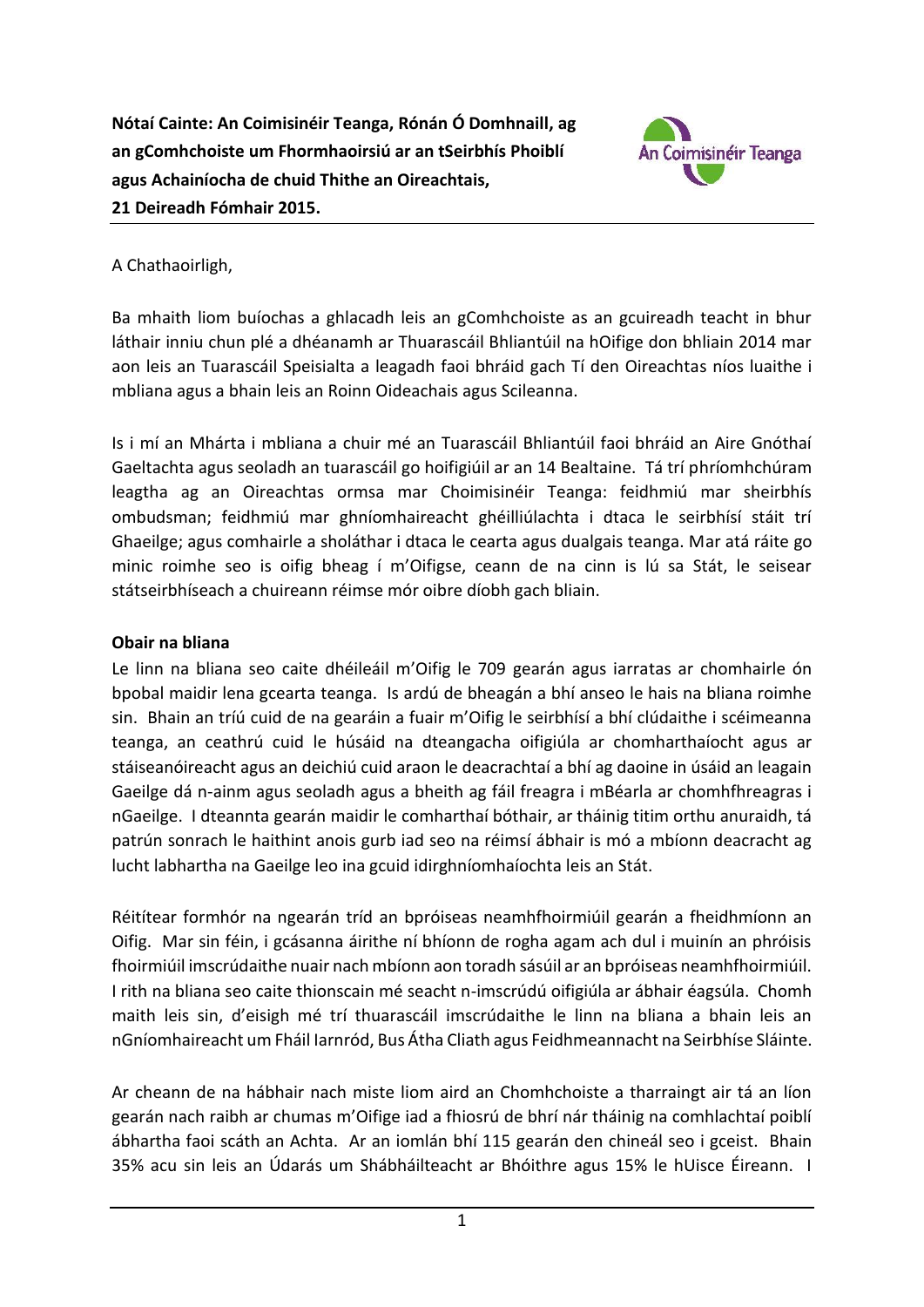gcásanna mar seo bíonn m'Oifig ag brath ar dhea-thoil na gcomhlachtaí poiblí chun ábhar na ngearán a réiteach nó go deimhin bíonn orainn a chomhairliú don phobal nach bhfuil aon spás ar fáil dúinn chun gníomhú. Tarlaíonn sé seo de bharr gur faoi chéadsceideal an Achta a ainmnítear na comhlachtaí poiblí sin a thagann faoi scáth an Achta. Is ag an Aire Ealaíon, Oidhreachta agus Gaeltachta atá an t-údarás nuashonrú a dhéanamh ar an sceideal agus tá os cionn naoi mbliana caite ó rinneadh é sin go deireanach, i mí Iúil 2006. Tá an iliomad athruithe déanta ó shin ar eagraíochtaí, fheidhmeanna agus sheirbhísí Stáit ó tugadh faoi athchóiriú na seirbhíse poiblí. Is fadhb leanúnach í seo is furasta a réiteach agus ba chóir a bheith déanta i bhfad roimhe seo.

Déantar cur síos sa Tuarascáil Bhliantúil ar an gclár monatóireachta nó faireacháin a chuir m'Oifig i gcrích le linn na bliana seo caite. Tá sé le feiceáil gur leanadh den scrúdú ar chur i bhfeidhm scéimeanna teanga agus moltaí a bhí déanta i dtuarascálacha imscrúdaithe. Is gnách le m'Oifig freisin faireachán a dhéanamh ar ghné éigin de na dualgais dhíreacha atá leagtha ar chomhlachtaí poiblí. Le linn na bliana seo caite scrúdaigh m'Oifig an bealach a raibh údaráis áitiúla ag tabhairt faoi chur i bhfeidhm na ndualgas a bhaineann le fógairtí taifeadta béil ar chórais teileafóin, dualgais atá i bhfeidhm ó mhí Iúil 2013 agus nár scrúdaíodh roimhe seo. Ba é príomhthoradh an iniúchta sin nach raibh ach dhá údarás áitiúla, as an 32 a tháinig faoi scóip an iniúchta, a bhí ag cloí go hiomlán leis na dualgais teanga atá leagtha orthu sa réimse seo.

### **Scéimeanna Teanga**

I gcaitheamh na mblianta rinneadh cuid mhaith cur agus cúiteamh faoi chóras na scéimeanna teanga. Mothaím nach bhfuil mórán sa bhreis is féidir a rá fúthu nach bhfuil ráite roimhe seo. Táim go mór in amhras faoin gcóras seo mar mhodh cuimsitheach do sholáthar seirbhísí stáit do lucht labhartha na Gaeilge. In ainneoin roinnt scéimeanna lena mbaineann méid áirithe fiúntais, measaim gur córas fabhtach é seo agus gur cheart sampla na Breataine Bige a leanúint trí éabhlóidiú chuig córas caighdeán.

Admhaím go bhfuil níos mó scéimeanna teanga á n-aontú anois ná mar a aontaíodh le tamall de bhlianta. Dhaingnigh an tAire 21 scéim teanga le linn na bliana seo caite. Ceistím mar sin féin fiúntas na ngealltanas i roinnt scéimeanna a bhíonn teoranta agus coinníollach. Níor chóir go mbeadh aon áit do chroimeasc den chineál seo i scéimeanna reachtúla teanga.

Cuireann sé imní orm freisin nach bhfuiltear go fóill ag aithint poist a mbeidh riachtanais Ghaeilge bainteach leo sna scéimeanna teanga atáthar a aontú. Is mar chuid den Straitéis 20 Bliain don Ghaeilge a tugadh le fios ar dtús go mbeadh na poist seo á n-aithint i scéimeanna teanga feasta. Tá an ceathrú cuid de thréimhse na Straitéise sin caite anois agus níl aon leithscéal nach mbeifí ag aithint na bpost seo ar bhealach córasach agus cuimsitheach, faoi mar a gealladh.

Ag deireadh na bliana seo caite bhí 99 iarratas déanta ag an Aire Ealaíon, Oidhreachta agus Gaeltachta ar chomhlachtaí poiblí dréachtscéim teanga de chineál éigin a ullmhú. Ón am a n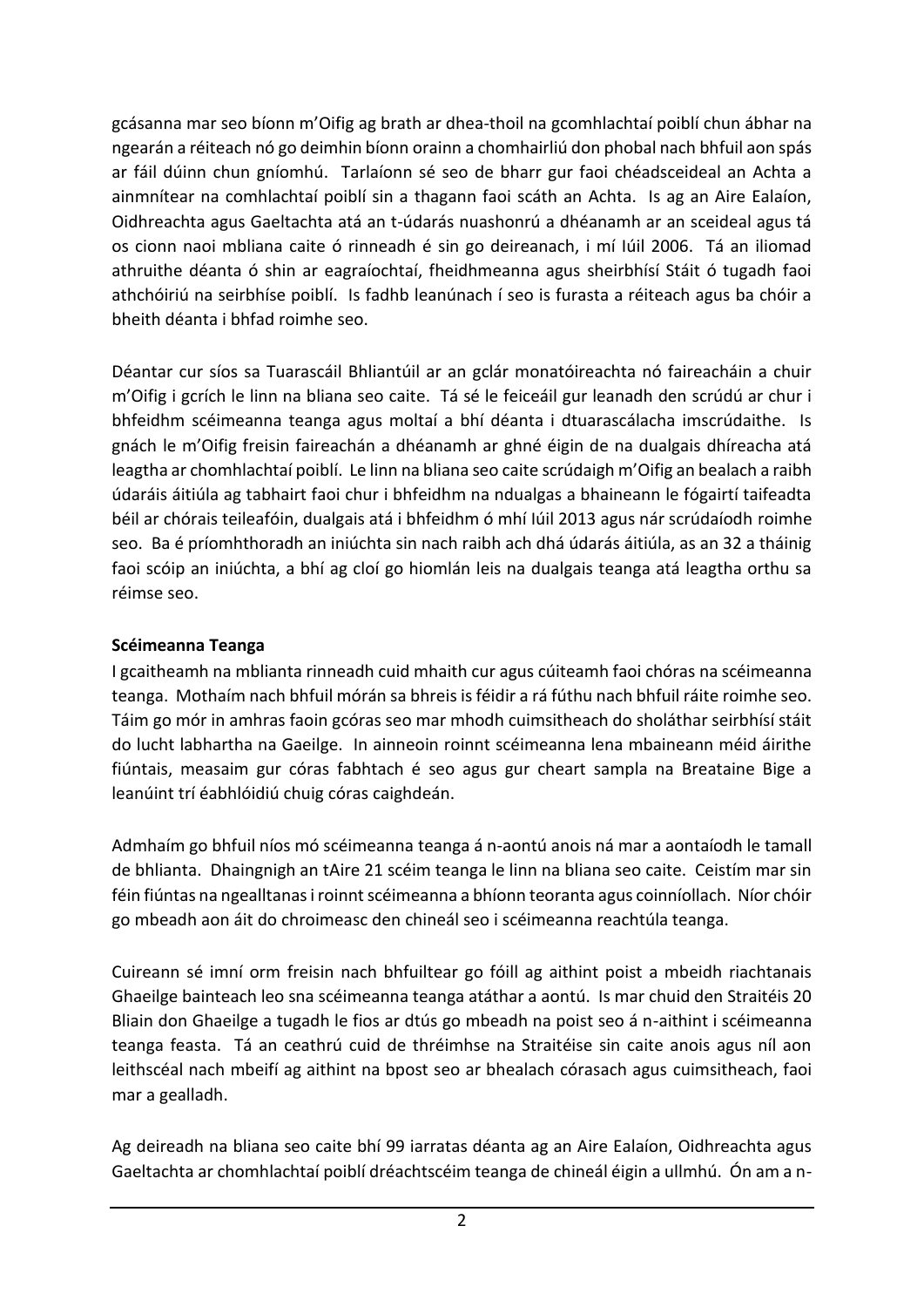eisíonn an tAire fógra i dtaobh scéim a ullmhú bíonn de ghnáth sé mhí ag an gcomhlacht poiblí chun dréacht a chur ar fáil. Ag deireadh na bliana seo caite bhí os cionn ocht mbliana caite ó iarradh ar ocht gcomhlacht phoiblí scéim teanga a ullmhú, ina measc an Ceoláras Náisiúnta, Coimisiún na Scrúduithe Stáit agus an Chomhairle Oidhreachta.

# **Cás Cúirte**

Ba le linn na bliana seo a thug an Breitheamh Colm Mac Eochaidh a bhreithiúnas maidir leis an achomharc a bhí déanta ag Oifig na gCoimisinéirí Ioncaim i gcoinne cinneadh imscrúdaithe de chuid na hOifige. Ba é seo an chéad agus an t-aon achomharc a rinneadh go dtí seo i gcoinne fionnachtana imscrúdú de chuid an Choimisinéara Teanga agus 100 imscrúdú nó mar sin atá seolta ag an Oifig in imeacht na mblianta. Ba dhearbhú é cinneadh na Cúirte, i gcoinne an achomhairc, go raibh an bhrí chruinn á baint ag an Oifig seo as an gcuid áirithe sin den reachtaíocht. Is mór a thacaíonn fasach dlí den chineál seo le soiléiriú a thabhairt ar phíosa reachtaíochta agus fáiltím roimhe. Tacaím freisin leis an méid a bhí le rá ag an mbreitheamh léannta mar fhreagra ar áitiú na gCoimisinéirí Ioncaim go bhféadfadh comhlachtaí poiblí bealaí a aimsiú le hoibriú thart ar an reachtaíocht nuair a dúirt "*Nílim den tuairim go mbeadh an cineál sin iompair ar bun ag comhlachtaí freagracha poiblí*".

## **Bille na dTeangacha Oifigiúla (leasaithe)**

I mí Aibreáin na bliana seo caite a foilsíodh Scéim Ghinearálta Bhille na dTeangacha Oifigiúla (leasú). Rinne mé cur i láthair ar an ábhar seo os comhair an Chomhchoiste um Chomhshaol, Cultúr agus Gaeltacht i mí na Bealtaine 2014. Dúirt mé ag an am sin gur beag a bhí sa Bhille beartaithe chun riachtanais lucht labhartha na Gaeilge a shásamh. Thug mé le fios chomh maith nár tugadh mórán airde ar na moltaí a rinne m'Oifig ná go deimhin ar mholtaí an phobail sna ceannteidil a foilsíodh. Níor cuireadh san áireamh mar shampla aon riachtanas go mbeadh Gaeilge ar a dtoil ag oibrithe an Stáit a bhíonn ag cur seirbhís ar fáil sna ceantair Ghaeltachta ná go deimhin go gcuirfí malairt córais in áit chóras na scéimeanna teanga. Aontaím leis an dearcadh a léirigh an Comhchoiste traspháirtí, agus iad ag déanamh 34 moladh ar na 13 cheannteideal, go gcaithfeadh an Bille nua a chinntiú go bhféachfaí leis an nGaeilge a chur chun cinn seachas a feidhm a theorannú i réimsí ar leith.

Mar a thug mé le fios roimhe seo, lasmuigh d'athruithe teicniúla níl ach dhá mhír sna ceannteidil a foilsíodh a bhfeicim fiúntas lena gcuspóir, is é sin go dtabharfaí comhlachtaí poiblí go huathoibríoch faoi scáth an Achta agus go dtabharfaí cosaint reachtúil d'úsáid an leagain Gaeilge d'ainm agus de sheoladh. Léiríodh dúinn le deireanaí a thábhachtaí is atá sé go mbeadh cosaint reachtúil ann d'úsáid ainm agus seoladh tar éis do dhaoine a gcóid phoist nua a fháil ag seoltaí a bhí i mBéarla agus in ainm nár aithin siad. Tá cuid mhaith gearán faighte ag an Oifig seo maidir le Eircode agus an rud is mó a ghoill ar dhaoine ná gur seoladh an cód poist nua chucu faoi ainm agus sloinne a bhí i mBéarla cé nár ghnách leo a leithéid a úsáid riamh. Is ábhar é seo atáim a fhiosrú faoi láthair ach ní miste liom a rá go bhfuil cuing áirithe orm de bhrí nach ann d'fhoráil chun an ceart sin a chosaint i ndlí teanga na tíre.